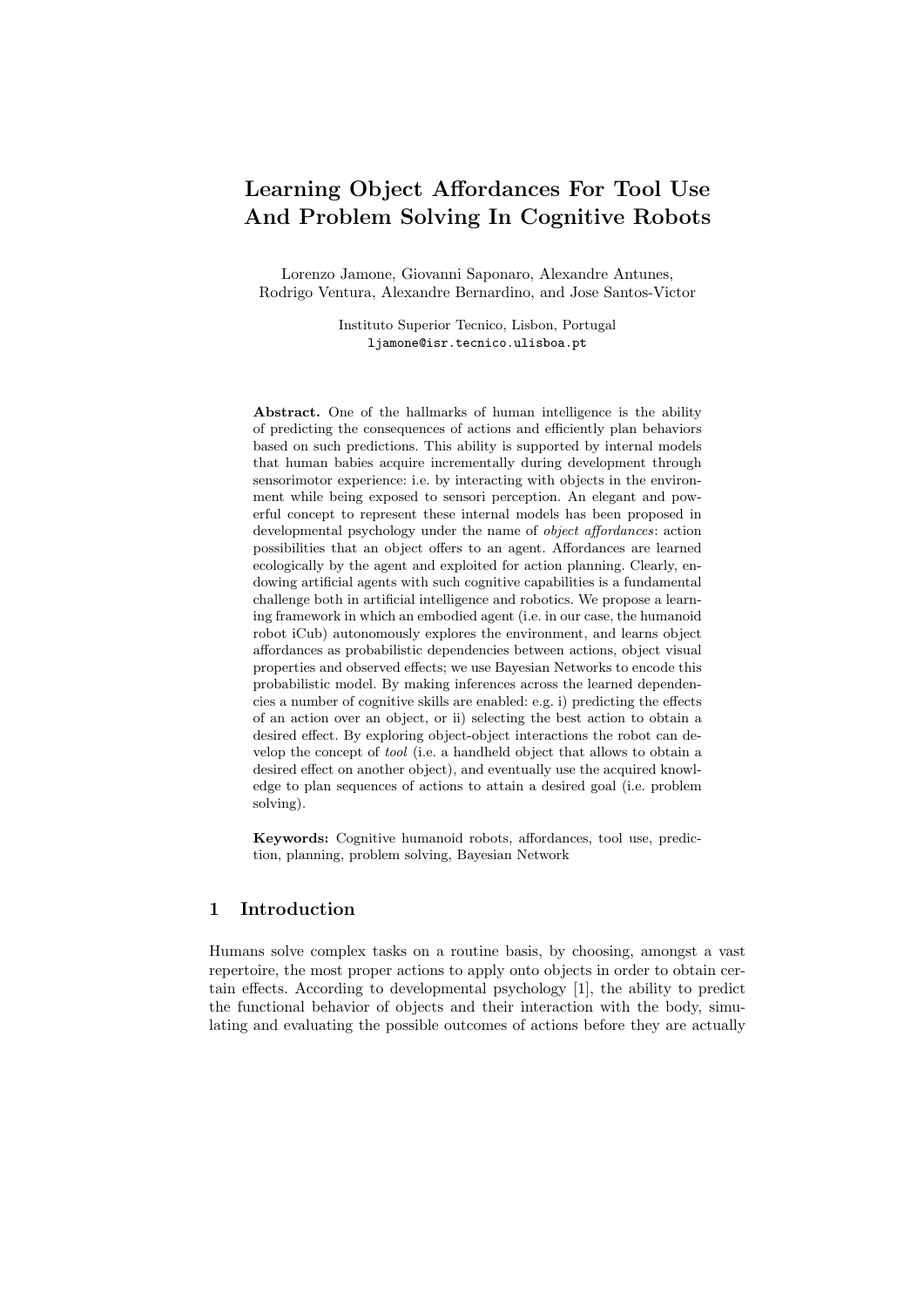#### 2 L. Jamone

executed, is one of the purest signs of cognition, and it is acquired incrementally during development through the interaction with the environment. Neuroscientific evidence [2] supports the idea that, in the brain, these predictions happen during action planning through the activation of sensorimotor structures that couple sensory and motor signals. To reproduce such intelligent behavior in robots is an important, hard and ambitious task. One possible way to tackle this problem is to resort to the concept of affordances, introduced by Gibson in his seminal work [3]. He defines affordances as action possibilities available in the environment to an individual, thus depending on its action capabilities. From the perspective of robotics, affordances are powerful since they capture the essential world and object properties, in terms of the actions that a robot is able to perform. They can be used to predict the effects of an action, or to plan the actions to achieve a specific goal; by extending the concept further, they can facilitate action recognition and be exploited for robot imitation [4], they can be a basis to learn tool use  $[6, 5]$ , and they can be used together with planning techniques to solve complex tasks. We propose a probabilistic model of affordances that relates the shape properties of a hand held object (intermediate) and an acted object (primary) with the effects of the motor actions of the agent, measured as relative displacements of the primary object. We performed experiments in which the iCub [7] humanoid robot learns these object affordances by performing numerous actions on a set of objects displaced on a table (see Fig. 1). The learned model can then be used to predict the consequences of actions, leading to behaviors such as tool use and problem solving.



Fig. 1. The iCub humanoid robot standing in front of a table full of objects. The knowledge of the objects affordances can be exploited for problem solving.

# 2 Related work

Many computational models have been proposed in the literature in order to equip robots with the ability to learn affordances and use them for prediction and planning. The concept of affordances and its implications in robotics are discussed by Sahin et al. [8], who propose a formalism to use affordances at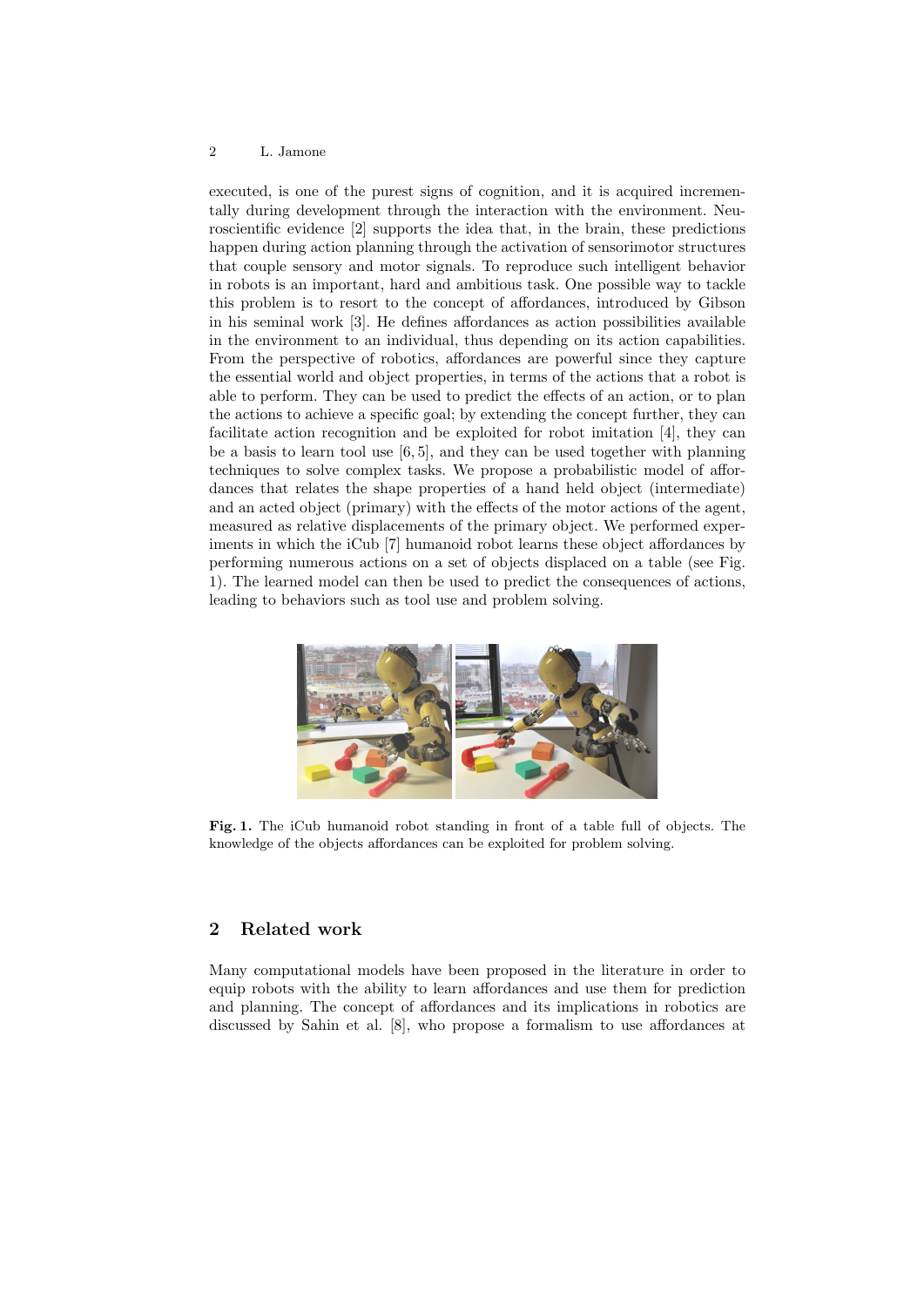different levels of robot control; they apply one part of their formalism for the learning and perception of traversability affordances on a mobile robot equipped with range sensing ability [9]. In the framework presented by Montesano et al. [10], objects affordances are modeled with a Bayesian Network [11], a general probabilistic representation of dependencies between actions, objects and effects; they also describe how a robot can learn such a model from motor experience and use it for prediction, planning and imitation. Since learning is based on a probabilistic model, the approach is able to deal with uncertainty, redundancy and irrelevant information. The concept of affordances has also been formalized under the name of object-action complexes (OACs, [12]).

# 3 A computational model of affordances

We follow the framework of [10], where the relationships between an acted object, the applied action and the observed effect are encoded in a causal probabilistic model, a Bayesian Network (BN)whose expressive power allows the marginalization over any set of variables given any other set of variables. It considers that actions are applied to a single object using the robot hands, whereas we model interobject affordances, including new variables that represent the intermediate object as an individual entity, as depicted in Fig. 2 (left side). The BN of our approach explicitly models both primary (acted) and intermediate (held) objects, thus we can infer i) affordances of primary objects, ii) affordances of intermediate objects, and iii) affordances of the interaction between intermediate and primary objects. For example, our model can be used to predict effects given both objects and the performed action, or choose the best intermediate object (tool) to achieve a goal (effect to be produced on a primary object). Both objects are represented in the BN network as a set of basic shape features obtained by vision (e.g. convexity, eccentricity). Further details can be found in [5].



Fig. 2. On the left: Bayesian Network model of affordances, modeled as relations between actions, effects and objects (both held and acted). On the right: general model for tool use. The model on the left corresponds to the Usage Affordances part of the model on the right.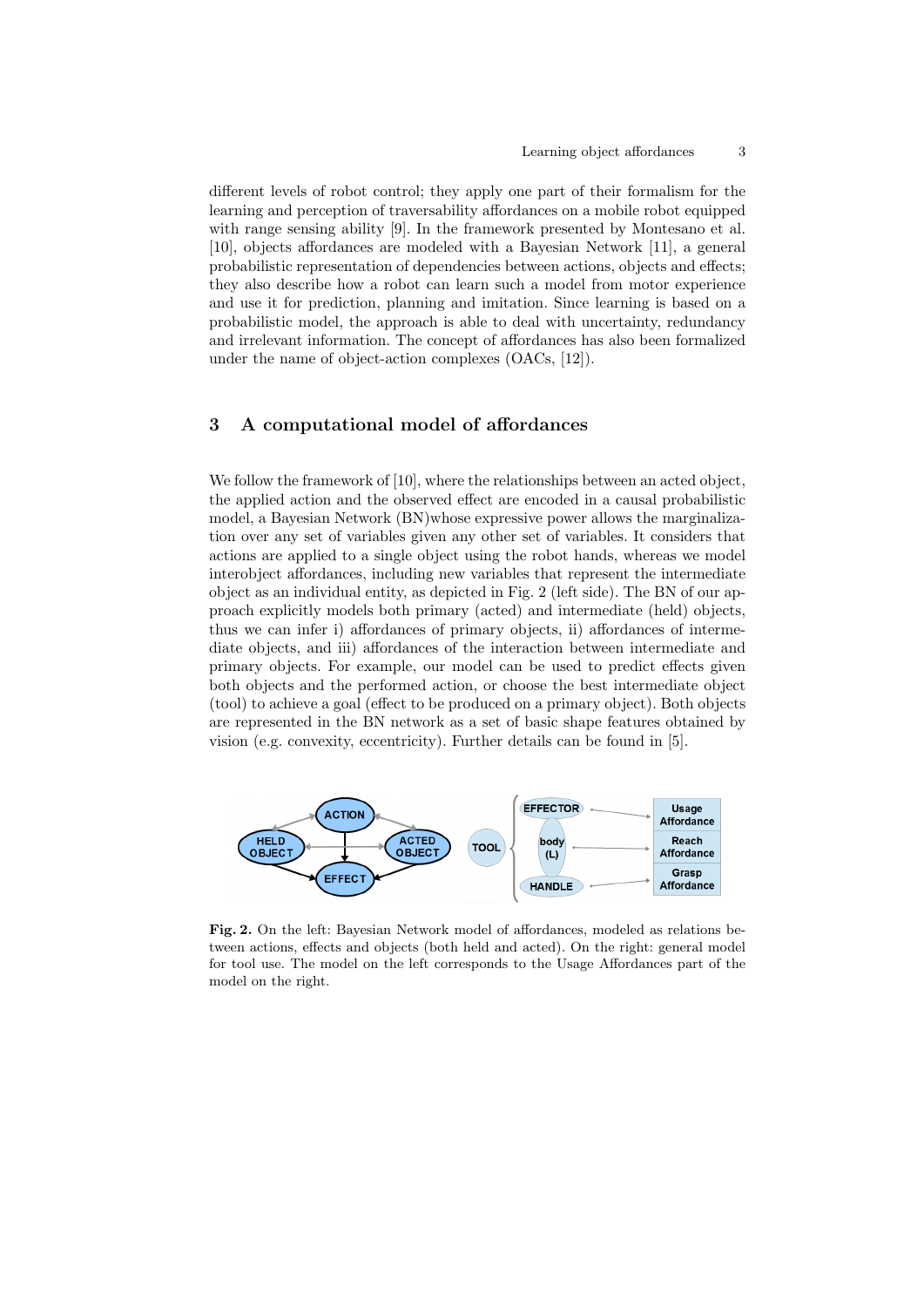#### 4 L. Jamone

### 3.1 A model for tool use

The affordances of the intermediate hand-held object (i.e. the tool) can be incorporated in a more complete model for cognitive tool use. Tools can be typically described by three functional parts: a handle, an effector, and a body of a certain length L connecting the two (see right part of Fig. 2). These three parts are related to three different motor behaviors humans have to perform in order to successfully use a tool: grasping the handle, reaching for a desired pose with the effector and then executing an action over an affected object. Each of those behaviors requires some prior mental reasoning, first to estimate whether the behavior is feasible (e.g. is the handle graspable?) and then to plan the correct motion to be executed (e.g. determine the target hand pose and the finger movements to grasp the tool). We can therefore define three levels of tool affordances: i) usage affordances, ii) reach affordances and iii) grasp affordances (see right part of Fig. 2). These affordances relate to specific problems: i) what actions the tool affords, because of its effector properties, ii) what part of the workspace the tool affords to reach for, depending on its length, iii) what grasps the tool affords, based on the shape and size of the handle. The outcomes of these three reasoning processes are based on internal models that the robot can learn through motor exploration. The model of affordances in the left part of Fig. 2 represents the usage affordances. In previous work we proposed a learning framework that enables a robot to learn its own body schema [13–15], and to update it when tools are included [16, 17], and a representation of its own reachable space  $[18, 19]$ ; these internal models are related to the *reach affordances*. Also, a number of models for learning and using *grasp affordances* have been proposed in the literature (e.g. [20, 21]).

## 3.2 Use affordances for problem solving

Since the early days of Artificial Intelligence (AI), planning techniques have been employed to allow agents to achieve complex tasks in closed and deterministic worlds. Every action has clearly defined pre-conditions, and generates deterministic post-conditions. However, these assumptions are not plausible if we consider a real robot acting in real unstructured environments, where the consequences of actions are not deterministic and the world is perceived through noisy sensing. The affordance model (and more generally, the tool use model) depicted in Fig. 2 provide probabilistic predictions of actions consequences, that depend on the perceived visual features of the objects and on the robot sensorimotor abilities and previous experiences. Inspired by recent advances in AI, we can use these predictions within probabilistic planning algorithms, to achieve a grounding of the planning operators based on the robot sensorimotor knowledge. Through this computational machinery, the robot is able to plan the sequence of actions that has the higher probability to achieve the goals, given its own motor abilities and the perceived properties of the available objects.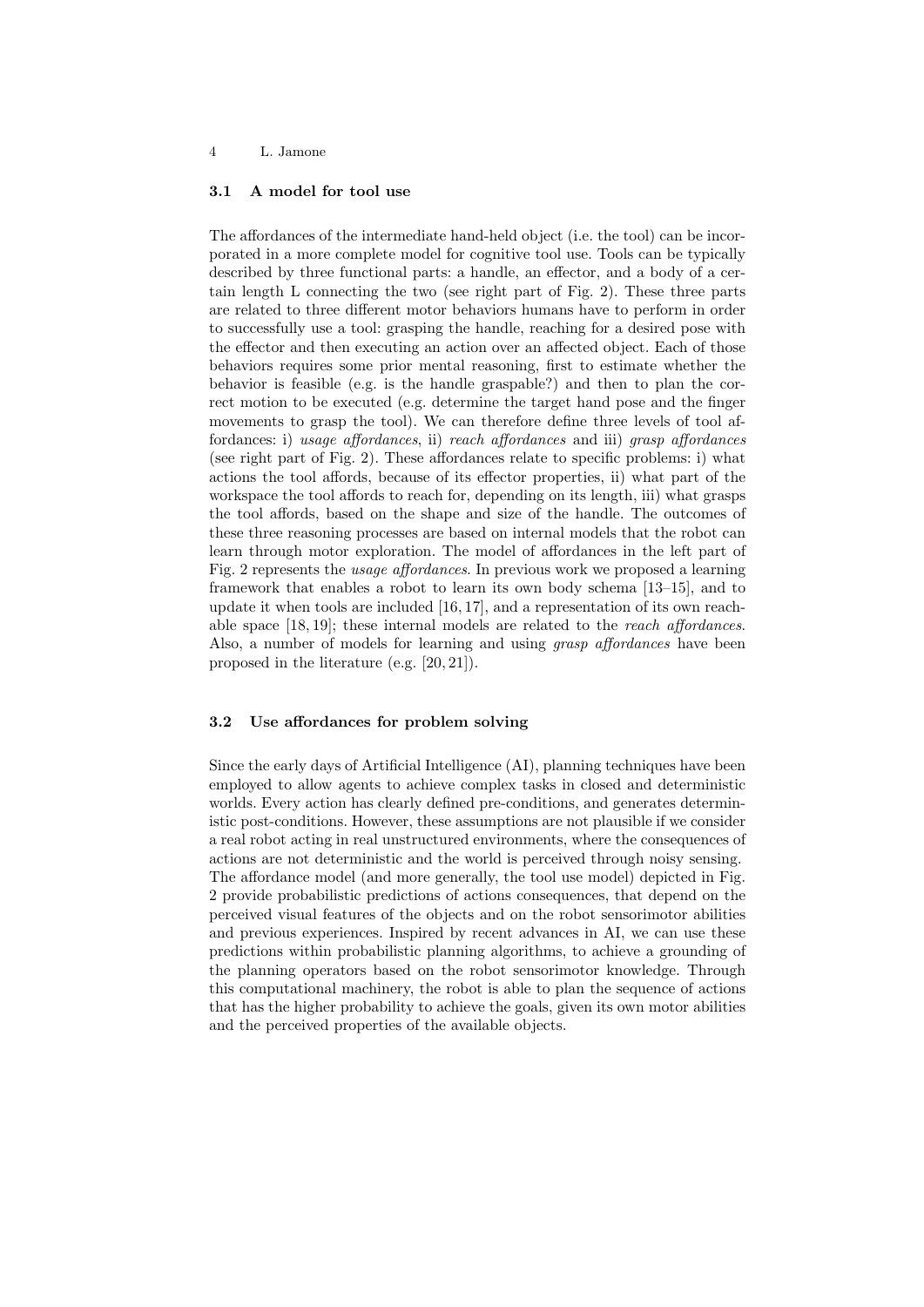### References

- 1. C. von Hofsten, An action perspective on motor development. Trends in Cognitive Sciences, 8, 266272. 2004.
- 2. V. Gallese, L. Fadiga, L. Fogassi, and G. Rizzolatti, Action recognition in the premotor cortex. Brain, 119, 593609. 1996.
- 3. J. J. Gibson, The Ecological Approach to Visual Perception. Boston, MA: Houghton Mifflin. 1979.
- 4. M. Lopes, F. S. Melo and L. Montesano, Affordance-based imitation learning in robots. IEEE IROS. 2007.
- 5. A. Goncalvez, J. Abrantes, G. Saponaro, L. Jamone and A. Bernardino, Learning Intermediate Object Affordances: Towards the Development of a Tool Concept. IEEE ICDL/Epirob. 2014.
- 6. A. Goncalvez, G. Saponaro, L. Jamone and A. Bernardino, Learning Visual Affordances of Objects and Tools through Autonomous Robot Exploration. IEEE ICARSC. 2014.
- 7. G. Metta, L. Natale, F. Nori, G. Sandini, D. Vernon, L. Fadiga, C. von Hofsten, K. Rosander, M. Lopes and J. Santos-Victor, The iCub humanoid robot: An open-systems platform for research in cognitive development, Neural Networks, 23, 11251134. 2010.
- 8. E. Sahin, M. Cakmak, M. R. Dogar, E. Ugur and G. Ucoluk, To Afford or Not To Afford: A New Formalization of Affordances Toward Affordance-Based Robot Control, Adaptive Behavior, 15(4), 447472, 2007.
- 9. E. Ugur and E. Sahin, Traversability: A Case Study for Learning and Perceiving Affordances in Robots. Adaptive Behavior, 18(3-4), 258284. 2010.
- 10. L. Montesano, M. Lopes, A. Bernardino and J. Santos-Victor, Learning Object Affordances: From Sensory Motor Coordination to Imitation, IEEE Transactions on Robotics, 24(1), 1526. 2008.
- 11. J. Pearl, Probabilistic Reasoning in Intelligent Systems: Networks of Plausible Inference. Morgan Kaufmann. 1988.
- 12. N. Kruger, C. Geib, J. Piater, R. Petrick, M. Steedman, F. Worgotter, A. Ude, T. Asfour, D. Kraft, D. Omrcen, A. Agostini, and R. Dillmann. ObjectAction Complexes: Grounded abstractions of sensorymotor processes. Robotics and Autonomous Systems, 59(10), 740757. 2011.
- 13. L. Jamone, L. Natale, K. Hashimoto, G. Sandini and A. Takanishi, Learning Task Space Control through Goal Directed Exploration. IEEE ROBIO. 2011.
- 14. L. Jamone, L. Natale, G. Metta, F. Nori and G. Sandini, Autonomous Online Learning of Reaching Behavior in a Humanoid Robot. International Journal of Humanoid Robotics, 9(3). 2012.
- 15. B. Damas, L. Jamone and J. Santos-Victor, Open and Closed-Loop Task Space Trajectory Control of Redundant Robots Using Learned Models. IEEE IROS. 2013.
- 16. L. Jamone, B. Damas, J. Santos-Victor and A. Takanishi, Online Learning of Humanoid Robot Kinematics Under Switching Tools Contexts. IEEE ICRA. 2013.
- 17. L. Jamone, B. Damas, N. Endo, J. Santos-Victor and A. Takanishi, Incremental development of multiple tool models for robotic reaching through autonomous exploration. PALADYN Journal of Behavioral Robotics, 3(3), 113-127. 2013.
- 18. L. Jamone, L. Natale, G. Sandini and A. Takanishi, Interactive online learning of the kinematic workspace of a humanoid robot. IEEE IROS. 2012.